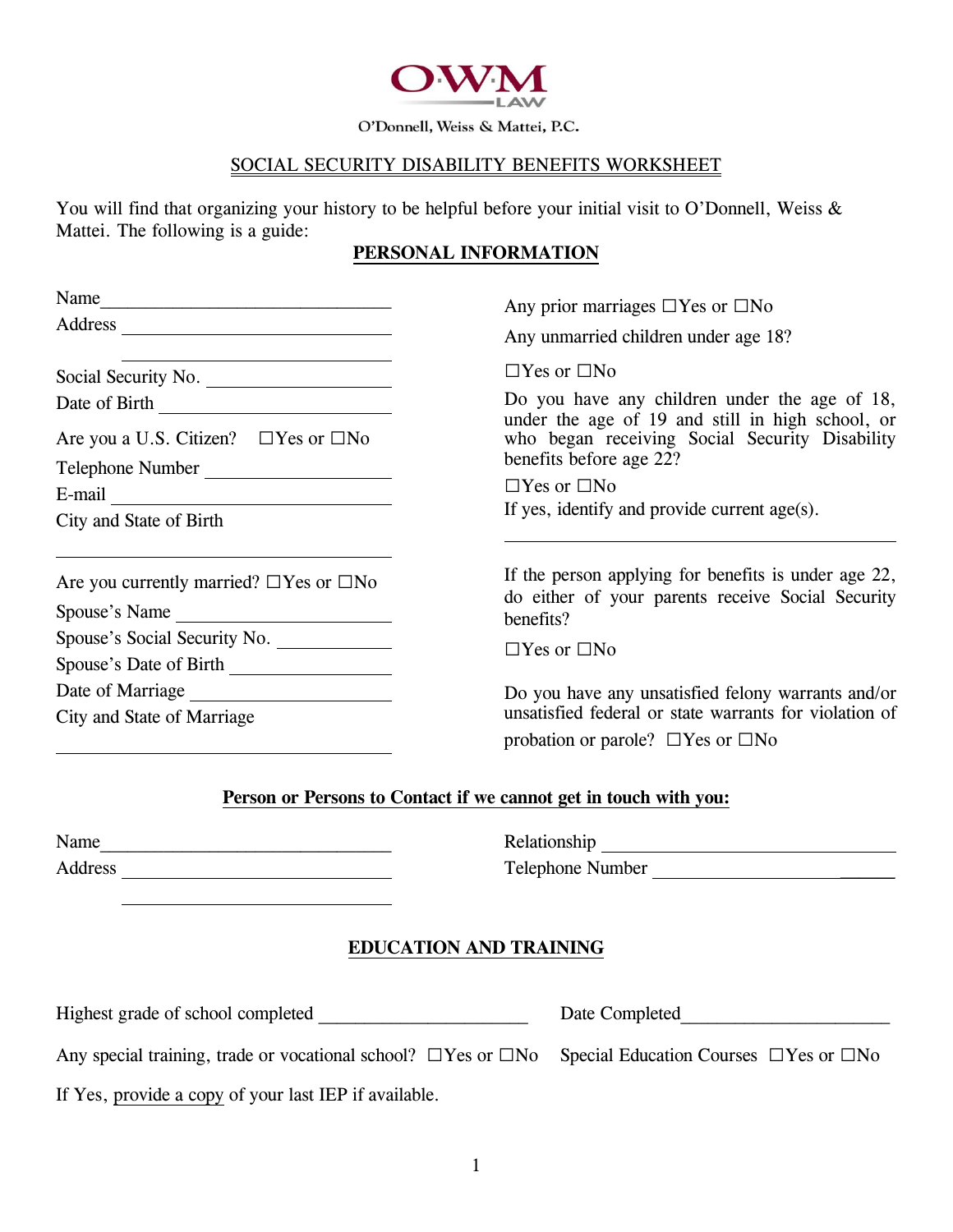### **DISABILITY INFORMATION**

1. In last 14 months are you unable to work due to illness, injuries, conditions that have lasted or are expected to last at least 12 months or can be expected to result in death? **□**Yes or **□**No

2. On what date did your condition become disabling?

3. Any previous application(s) for Medicare, Social Security or SSI benefits? If Yes, was it for **□**SSDI or **□**SSI? If you received benefits, when first awarded? If denied, when?  $\qquad \qquad$ 

4. Do you have private disability benefits available? **□**Yes or **□**No

5. List **all** illnesses, injuries or conditions no matter how **small** that currently impact your physical and/or mental condition\*.

*\*Social Security looks at your entire medical condition, even if the problem is not the primary reason for your claim.* 

6. What are the symptoms\* of your condition(s), including nature and location of pain?

*\*List all areas affected and the emotional impacts.*

7. Are these illnesses or injuries related to work? **□**Yes or **□**No

8. Have you filed for or are you receiving Workers' Compensation? **□**Yes or **□**No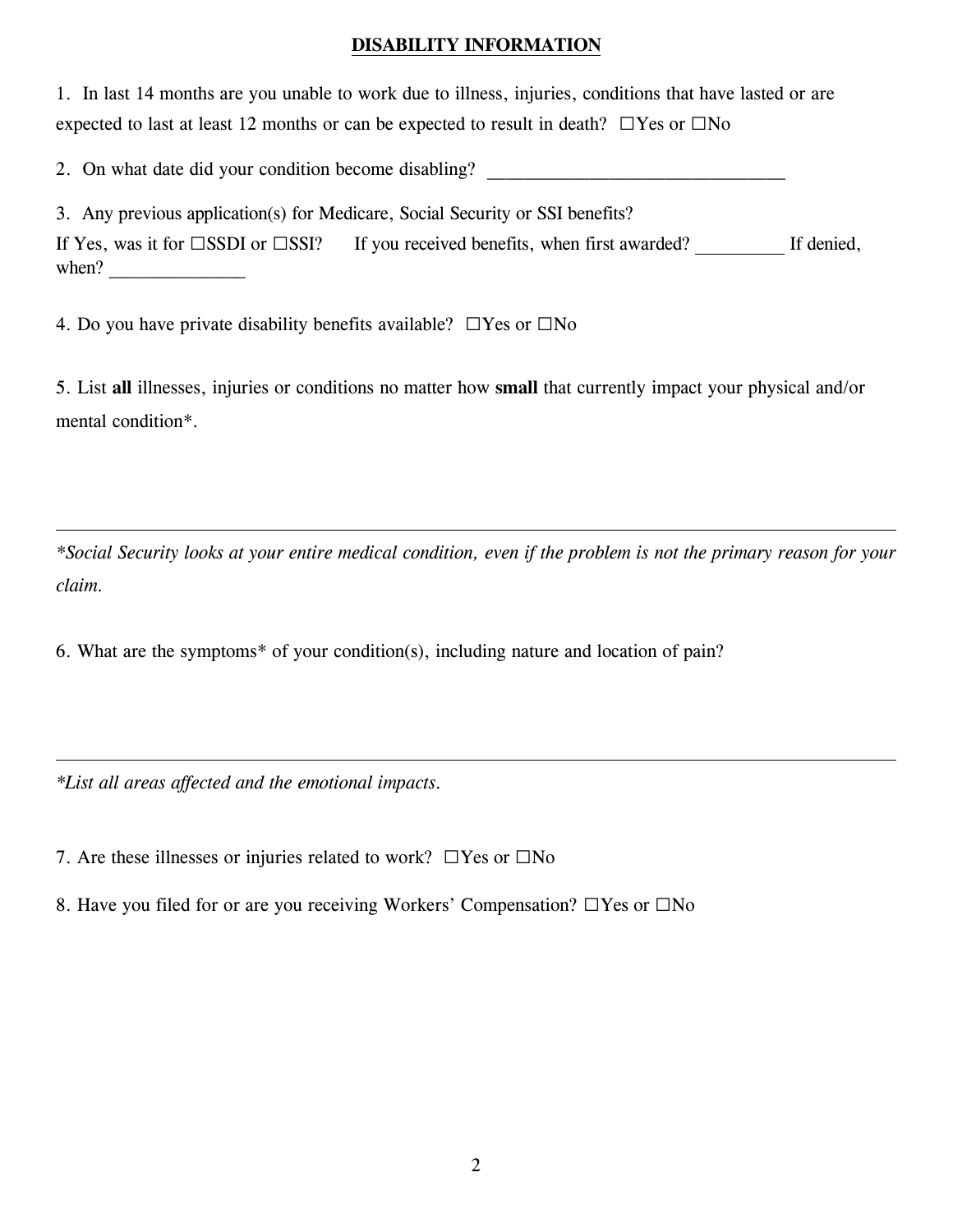### **MEDICAL PROVIDERS**

Name all doctors, therapists or other medical providers who have treated you for the identified illnesses, injuries, or conditions. *(Hospitals and clinics are on next page)*

| <b>NAME</b> | ADDRESS, ZIP CODE and<br>PHONE NUMBER | <b>FIRST</b><br><b>VISIT</b> | <b>LAST</b><br><b>VISIT</b> | <b>NEXT</b><br><b>VISIT</b> | <b>TREATED FOR</b> |
|-------------|---------------------------------------|------------------------------|-----------------------------|-----------------------------|--------------------|
|             |                                       |                              |                             |                             |                    |
|             |                                       |                              |                             |                             |                    |
|             |                                       |                              |                             |                             |                    |
|             |                                       |                              |                             |                             |                    |
|             |                                       |                              |                             |                             |                    |
|             |                                       |                              |                             |                             |                    |
|             |                                       |                              |                             |                             |                    |
|             |                                       |                              |                             |                             |                    |
|             |                                       |                              |                             |                             |                    |
|             |                                       |                              |                             |                             |                    |
|             |                                       |                              |                             |                             |                    |
|             |                                       |                              |                             |                             |                    |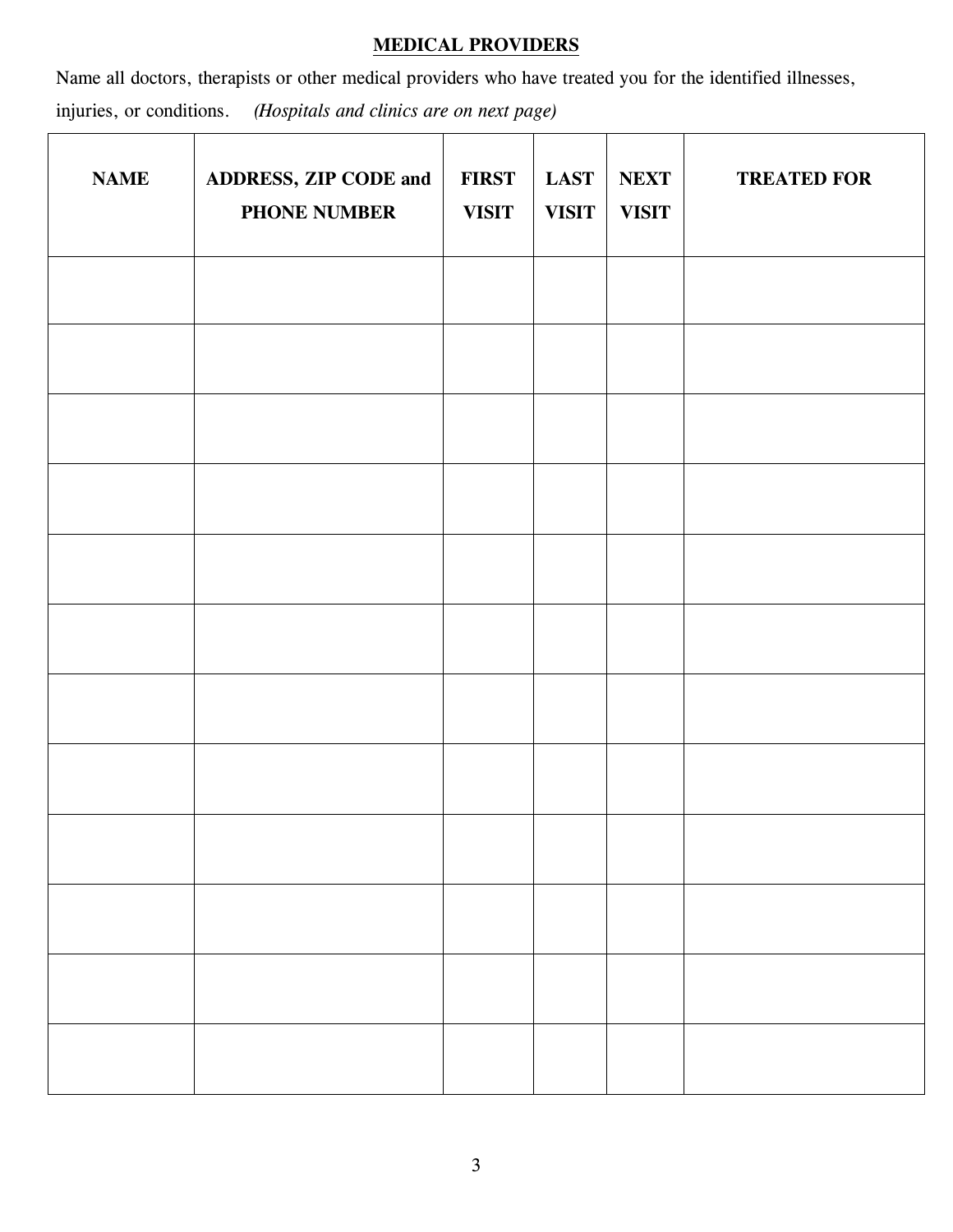## **HOSPITALS AND CLINICS**

Identify all hospitals and clinics you have visited in treating your identified illnesses, injuries, or conditions. Please note if this was an Emergency Room Visit.

| <b>NAME</b> | ADDRESS, ZIP CODE and<br>PHONE NUMBER | <b>INPATIENT</b><br><b>ADMISSION &amp;</b><br><b>DISCHARGE</b><br><b>DATE</b> | <b>OUTPATIENT</b><br><b>DATES</b> | <b>TREATED FOR</b> |  |
|-------------|---------------------------------------|-------------------------------------------------------------------------------|-----------------------------------|--------------------|--|
|             |                                       |                                                                               |                                   |                    |  |
|             |                                       |                                                                               |                                   |                    |  |
|             |                                       |                                                                               |                                   |                    |  |
|             |                                       |                                                                               |                                   |                    |  |
|             |                                       |                                                                               |                                   |                    |  |
|             |                                       |                                                                               |                                   |                    |  |
|             |                                       |                                                                               |                                   |                    |  |
|             |                                       |                                                                               |                                   |                    |  |
|             |                                       |                                                                               |                                   |                    |  |
|             |                                       |                                                                               |                                   |                    |  |
|             |                                       |                                                                               |                                   |                    |  |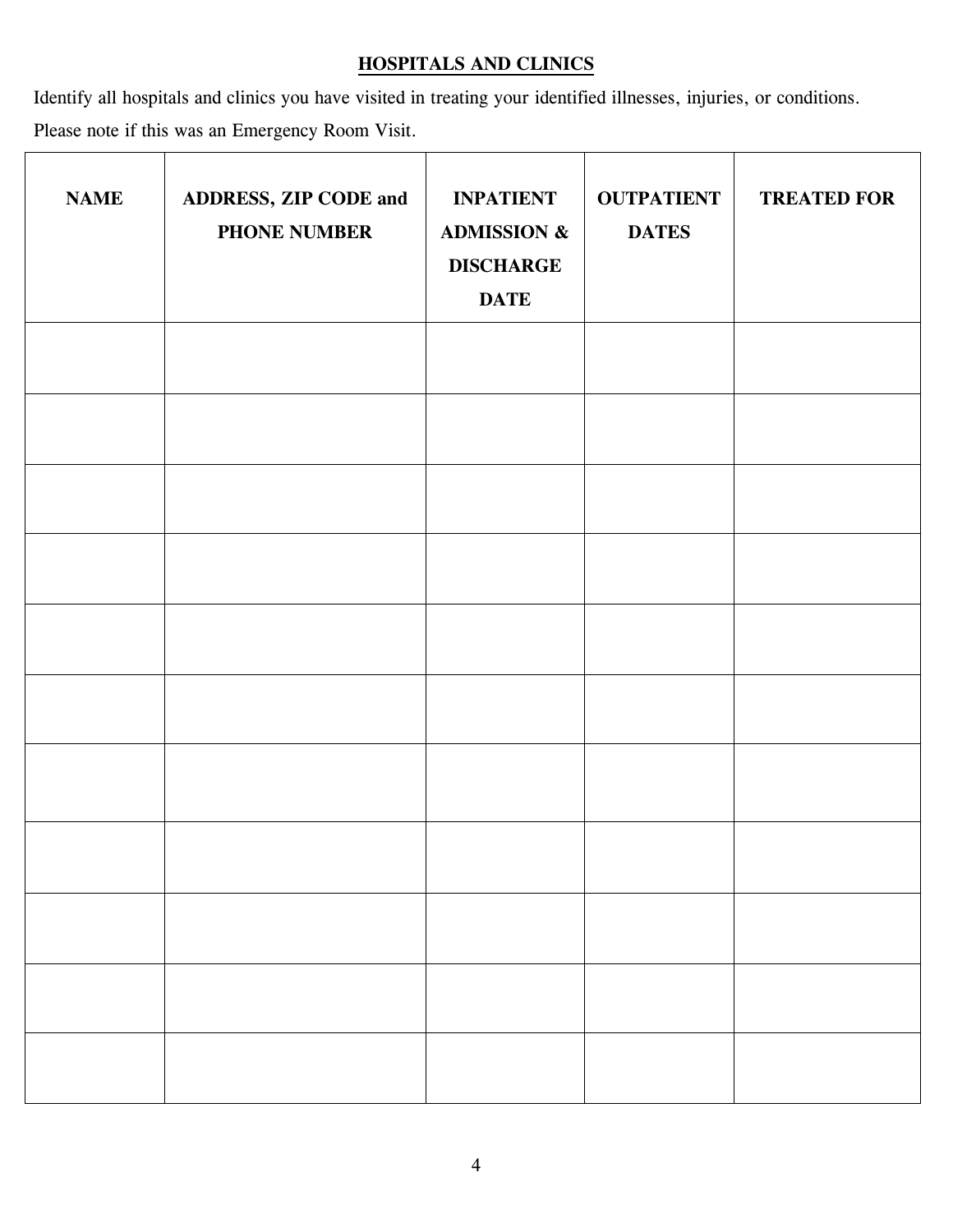## **MEDICATIONS**

What medications are you currently taking *(both prescribed and/or over-the-counter)*?

| <b>MEDICATION</b> | WHY YOU TAKE IT | PRESCRIBED BY |
|-------------------|-----------------|---------------|
|                   |                 |               |
|                   |                 |               |
|                   |                 |               |
|                   |                 |               |
|                   |                 |               |
|                   |                 |               |
|                   |                 |               |
|                   |                 |               |
|                   |                 |               |
|                   |                 |               |
|                   |                 |               |
|                   |                 |               |

# **TESTS**

List the medical tests you had or are going to have in the future.

| <b>NAME OF TEST</b> | <b>PART OF BODY</b> | <b>DOCTOR ORDERED</b> | DATE(S) |
|---------------------|---------------------|-----------------------|---------|
|                     |                     |                       |         |
|                     |                     |                       |         |
|                     |                     |                       |         |
|                     |                     |                       |         |
|                     |                     |                       |         |
|                     |                     |                       |         |
|                     |                     |                       |         |
|                     |                     |                       |         |
|                     |                     |                       |         |
|                     |                     |                       |         |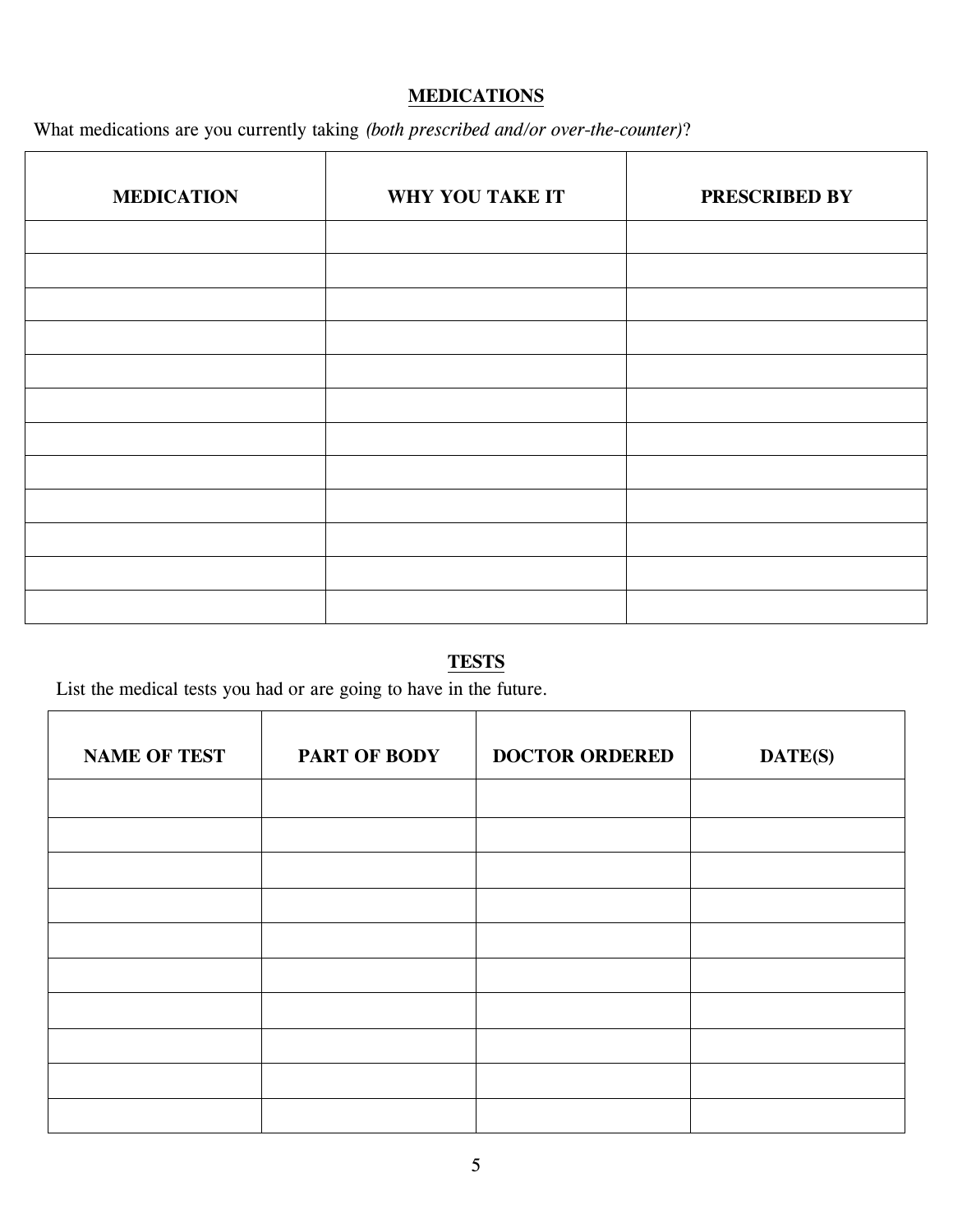### **EMPLOYMENT AND INCOME INFORMATION**

| <b>Employer</b><br>Name & Address | <b>Job Title</b> | <b>Start Date</b><br>$\boldsymbol{\&}$<br><b>End Date</b> | Pay Rate | <b>Hours</b><br>per<br>Day | <b>Days</b><br>per<br>Week | Pay<br>Frequency<br>(i.e. hourly) |
|-----------------------------------|------------------|-----------------------------------------------------------|----------|----------------------------|----------------------------|-----------------------------------|
|                                   |                  |                                                           |          |                            |                            |                                   |
|                                   |                  |                                                           |          |                            |                            |                                   |
|                                   |                  |                                                           |          |                            |                            |                                   |
|                                   |                  |                                                           |          |                            |                            |                                   |
|                                   |                  |                                                           |          |                            |                            |                                   |
|                                   |                  |                                                           |          |                            |                            |                                   |

List all of the jobs that you have had for the last 15 years.

- 1. Were you ever self employed? **□**Yes or **□**No. If Yes, list the years you were self employed.
- 2. Have you visited SSA.gov under *my Social Security* to review your Social Security Statement? **□**Yes **□**No Do you agree with the earnings on your Social Security Statement? **□**Yes or **□**No If Yes, print a copy to bring to your conference with David Kaplan.
- 3. Have you received money from an employer on or after the date you became unable to work *(i.e. vacation pay*)? □Yes or □No Reason Amount?
- 4. Do you have a spouse that worked for the Railroad for 5 + years? **□**Yes or **□**No
- 5. Do you receive earnings from a family corporation or other closely held corporation? **□**Yes or **□**No